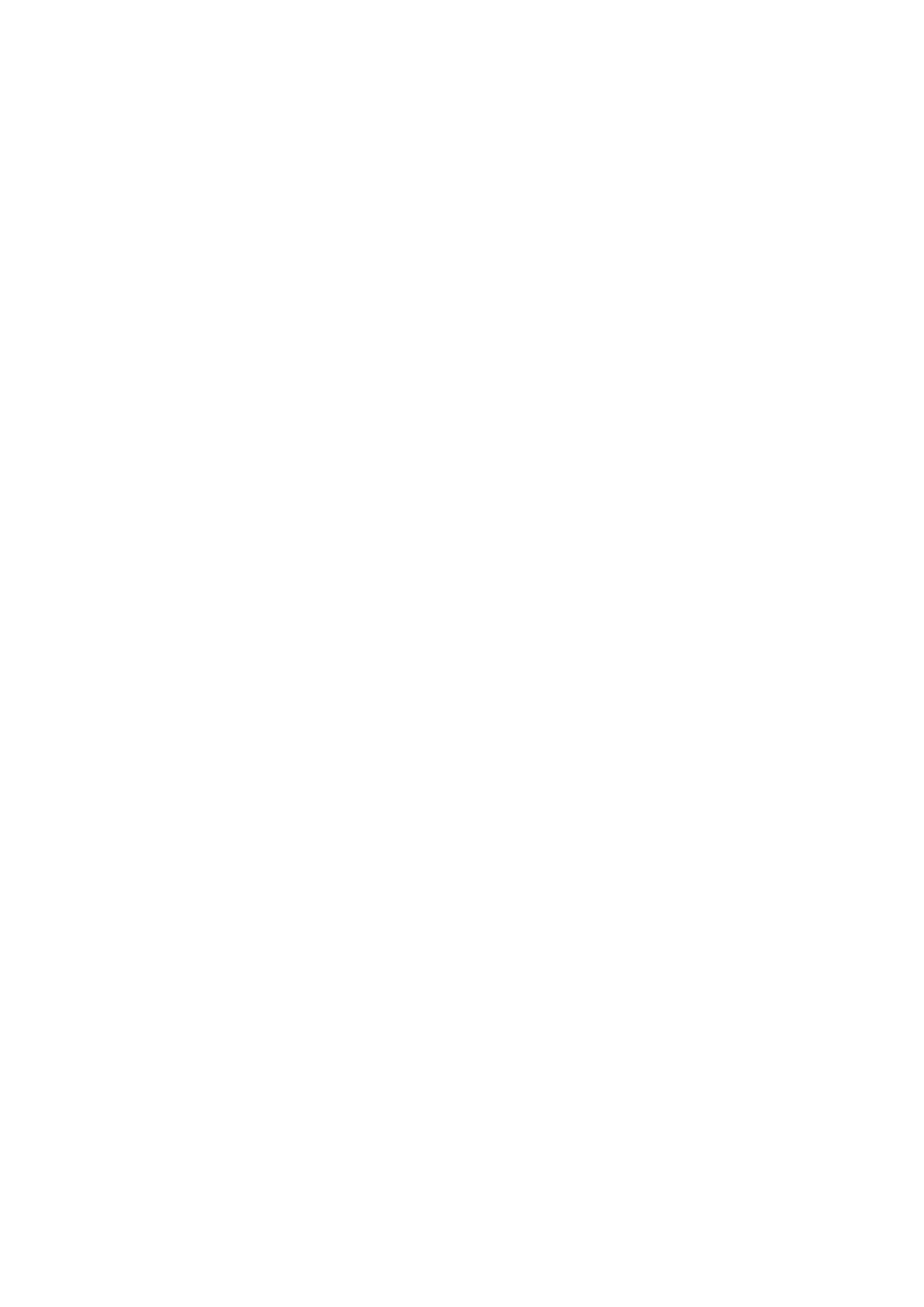## **BYRON SHIRE COUNCIL**

### MOVING BYRON ADVISORY COMMITTEE MEETING MINUTES 19 MAY 2022

## **Minutes of the Moving Byron Advisory Committee Meeting held on Thursday, 19 May 2022**

#### **File No: I2022/534**

PRESENT: Cr M Swivel, Cr D Dey, Cr P Westheimer

Staff: Phil Holloway (Director Infrastructure Services)

Evan Elford (Manager Works)

James Flockton (Coordinator Infrastructure Planning)

Shelley Flower (Minute Taker)

Community Representatives: Annie Villeseche, Basil Cameron, Ian Pickles, Margaret Robertson, Geoffrey Meers.

*Cr Swivel (Chair) opened the meeting at 4.32pm and acknowledged that the meeting was being held on Bundjalung Country.*

APOLOGIES:

Cr Coorey, Jack Dods

**No. 1 Election of Chair**

#### **Committee Recommendation:**

#### **That Council note that Cr Swivel has been appointed as chairperson for the Moving Byron Advisory Committee until the May 2023 Committee meeting.**

(Westheimer/Dey)

*The recommendation was put to the vote and declared carried.*

#### DECLARATIONS OF INTEREST – PECUNIARY AND NON-PECUNIARY

There were no declarations of interest.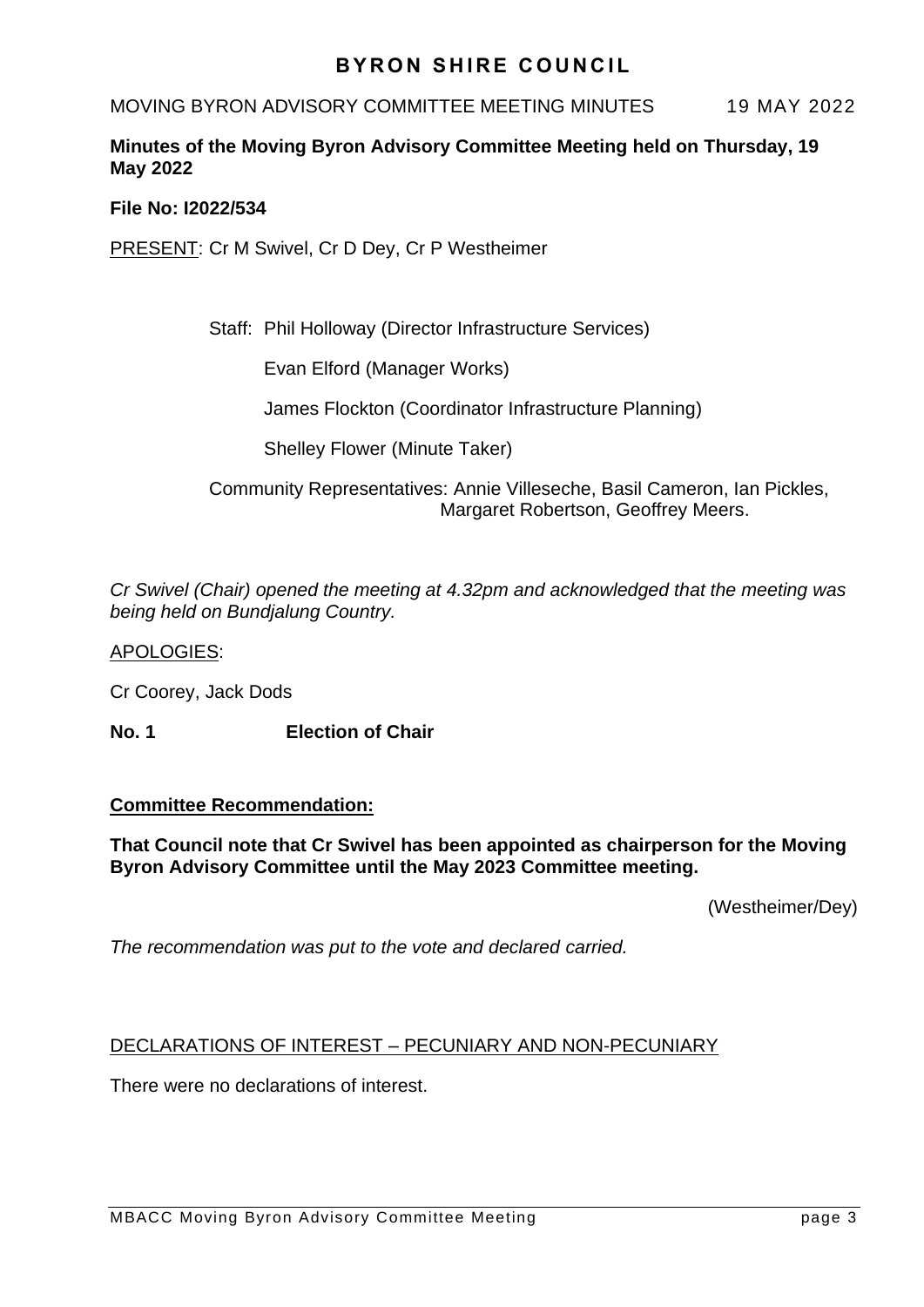## **BYRON SHIRE COUNCIL**

MOVING BYRON ADVISORY COMMITTEE MEETING MINUTES 19 MAY 2022

#### **STAFF REPORTS - INFRASTRUCTURE SERVICES**

**Report No. 3.1 Committee Constitution File No:** I2022/468

#### **Committee Recommendation:**

**That Council support the Moving Byron Advisory Committee in ratifying the draft Committee Constitution.**

(Dey/Cameron)

*The recommendation was put to the vote and declared carried.*

#### **STAFF REPORTS - CORPORATE AND COMMUNITY SERVICES**

**Report No. 3.2 Delivery Program - Workshop Session File No:** I2022/518

**Committee Recommendation:** 

**That Council support the Moving Byron Advisory Committee in providing input into the development of the draft Delivery Program 2022-26 (Attachment 1 E2022/19411).**

(Robertson/Westheimer)

*The recommendation was put to the vote and declared carried.*

### **STAFF REPORTS - INFRASTRUCTURE SERVICES**

**Report No. 3.3 Moving Byron Integrated Transport Strategy 2022 to 2042 - Results of Community Consultation File No:** I2022/148

**Committee Recommendation:** 

**That the Committee recommends that Council note:**

**1. The report and the comments received from the exhibition period.**